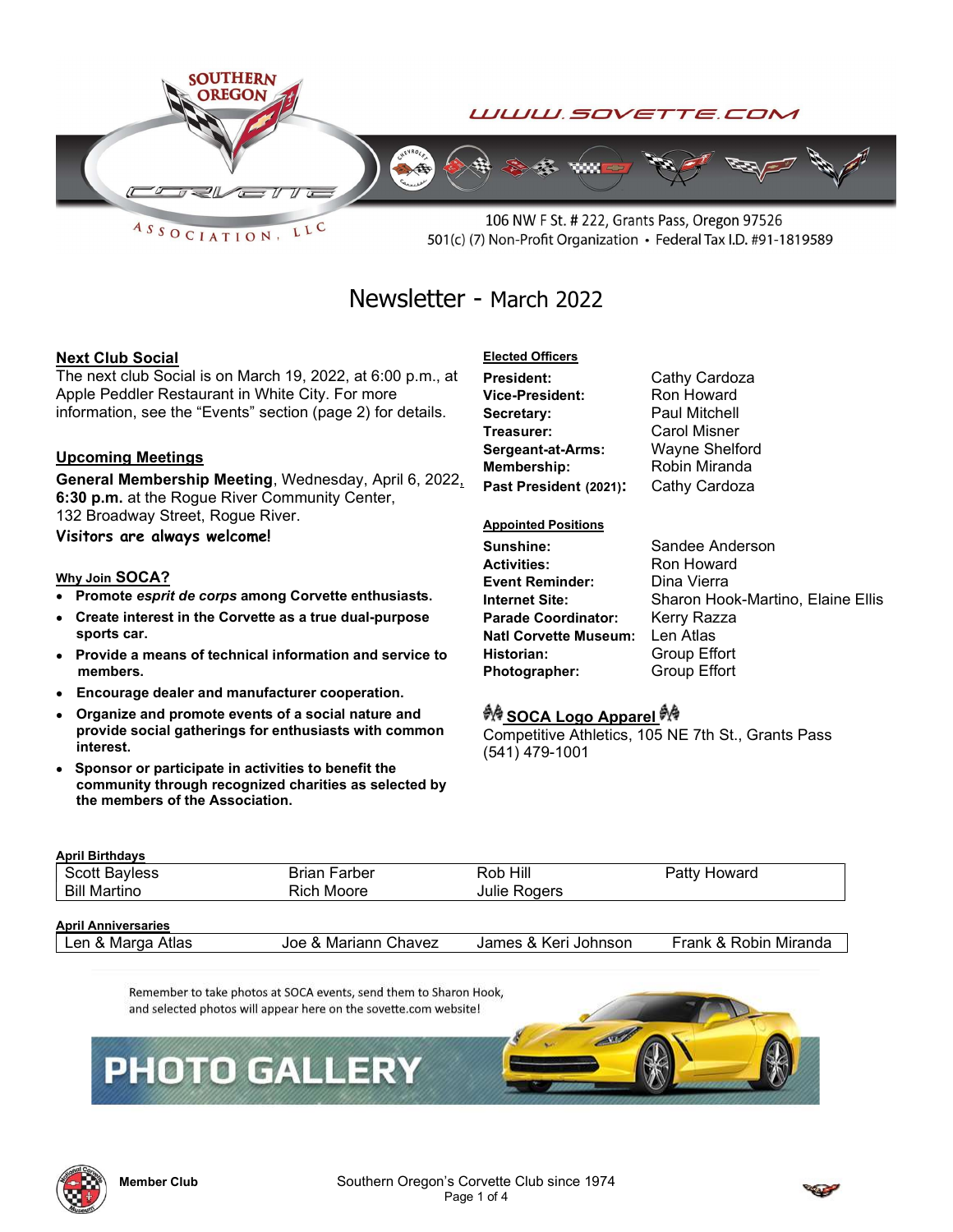# 2022 Southern Oregon Corvette Association (SOCA) Events

|                                                 | <u>Apr</u>                                                           | May                                                                          | Jun                           | Jul | Aug                                                            | Sep | Oct | Nov | <u>Dec</u> |  |  |  |
|-------------------------------------------------|----------------------------------------------------------------------|------------------------------------------------------------------------------|-------------------------------|-----|----------------------------------------------------------------|-----|-----|-----|------------|--|--|--|
| Club meeting (Wed.)                             |                                                                      | 4                                                                            |                               | 6   |                                                                |     | 5   |     |            |  |  |  |
|                                                 |                                                                      |                                                                              |                               |     |                                                                |     |     |     |            |  |  |  |
| All dates below are Saturdays, except as noted. |                                                                      |                                                                              |                               |     |                                                                |     |     |     |            |  |  |  |
|                                                 | The dates shown are tentative and subject to change or cancellation. |                                                                              |                               |     |                                                                |     |     |     |            |  |  |  |
| <b>MARCH*</b>                                   |                                                                      |                                                                              |                               |     |                                                                |     |     |     |            |  |  |  |
| <b>Cruise</b>                                   | 19                                                                   | Pre-Social drive, details TBD                                                |                               |     |                                                                |     |     |     |            |  |  |  |
| <b>Social</b>                                   | 19                                                                   | Apple Peddler Restaurant, 7405 Crater Lake Highway, White City, at 6:00 p.m. |                               |     |                                                                |     |     |     |            |  |  |  |
| <b>APRIL</b>                                    |                                                                      |                                                                              |                               |     |                                                                |     |     |     |            |  |  |  |
| <b>Parade</b>                                   | 9                                                                    | Pear Blossom Parade, Medford  lunch to follow                                |                               |     |                                                                |     |     |     |            |  |  |  |
| <b>Cruise</b>                                   | 16                                                                   | Vettes for Coffee, Cave Junction                                             |                               |     |                                                                |     |     |     |            |  |  |  |
| <b>Social</b>                                   | 16                                                                   |                                                                              | Grants Pass area              |     |                                                                |     |     |     |            |  |  |  |
| <b>MAY</b>                                      |                                                                      |                                                                              |                               |     |                                                                |     |     |     |            |  |  |  |
| <b>Parade</b>                                   | $\overline{7}$                                                       |                                                                              | Magical Merlin Parade, Merlin |     |                                                                |     |     |     |            |  |  |  |
| <b>Cruise</b>                                   | 14                                                                   |                                                                              | Vettes for Coffee, Medford    |     |                                                                |     |     |     |            |  |  |  |
| <b>Social</b>                                   | 21                                                                   | Medford area                                                                 |                               |     |                                                                |     |     |     |            |  |  |  |
| <b>Parade</b>                                   | 28                                                                   | Boatnik Parade, Grants Pass                                                  |                               |     |                                                                |     |     |     |            |  |  |  |
| Car Show <sup>+</sup>                           | 29                                                                   | The 28th Curry County Cruisers Benefit Car Show, Brookings                   |                               |     |                                                                |     |     |     |            |  |  |  |
| <b>JUNE</b>                                     |                                                                      |                                                                              |                               |     |                                                                |     |     |     |            |  |  |  |
| <b>Show &amp; Shine</b>                         | 18                                                                   | Father's Day Show & Shine, at Wildlife Images                                |                               |     |                                                                |     |     |     |            |  |  |  |
| <b>Social</b>                                   | 18                                                                   | Grants Pass area                                                             |                               |     |                                                                |     |     |     |            |  |  |  |
| <b>Parade</b>                                   |                                                                      | Gold Dust Parade?, Gold Hill                                                 |                               |     |                                                                |     |     |     |            |  |  |  |
| <b>JULY</b>                                     |                                                                      |                                                                              |                               |     |                                                                |     |     |     |            |  |  |  |
| Corvette Weekend 15-17                          |                                                                      | SOCA Corvette Weekend 2022, Grants Pass                                      |                               |     |                                                                |     |     |     |            |  |  |  |
| <b>Social</b>                                   | 16                                                                   | Social will be at Corvette Weekend, Grants Pass                              |                               |     |                                                                |     |     |     |            |  |  |  |
| Car Show <sup>+</sup>                           | $19 - 24$                                                            | Back to the 50's car show, cruise and more, Grants Pass                      |                               |     |                                                                |     |     |     |            |  |  |  |
| <b>Cruise/Parade</b>                            |                                                                      |                                                                              |                               |     | Eagle Point Parade?  Rocky Point Parade?, near Klamath Falls   |     |     |     |            |  |  |  |
| <b>AUGUST</b>                                   |                                                                      |                                                                              |                               |     |                                                                |     |     |     |            |  |  |  |
| Cars & Coffee @PDX+ 20                          |                                                                      | Portland Cars & Coffee "Corvette Theme Day," Sherwood, OR                    |                               |     |                                                                |     |     |     |            |  |  |  |
| <b>Social</b>                                   | 20                                                                   | Medford area                                                                 |                               |     |                                                                |     |     |     |            |  |  |  |
| <b>Cruise/Parade</b>                            |                                                                      | TBD                                                                          |                               |     |                                                                |     |     |     |            |  |  |  |
| <b>SEPTEMBER</b>                                |                                                                      |                                                                              |                               |     |                                                                |     |     |     |            |  |  |  |
| Corvettes on the Columbia <sup>+</sup>          |                                                                      |                                                                              |                               |     | Tri-Cities, Washington, Sep. 9-10  www.3riverscorvetteclub.net |     |     |     |            |  |  |  |
| <b>Social</b>                                   | 17                                                                   | Grants Pass area                                                             |                               |     |                                                                |     |     |     |            |  |  |  |
| <b>Cruise/Parade</b>                            |                                                                      | <b>TBD</b>                                                                   |                               |     |                                                                |     |     |     |            |  |  |  |
|                                                 |                                                                      |                                                                              |                               |     |                                                                |     |     |     |            |  |  |  |

\* Daylight Savings Time begins March 13 and ends November 6. <sup>+</sup>

Not a SOCA-sponsored event

For additional events, information, and links ... see the SOCA website "Events Page:" https://www.sovette.com/events







 $\overline{a}$ 

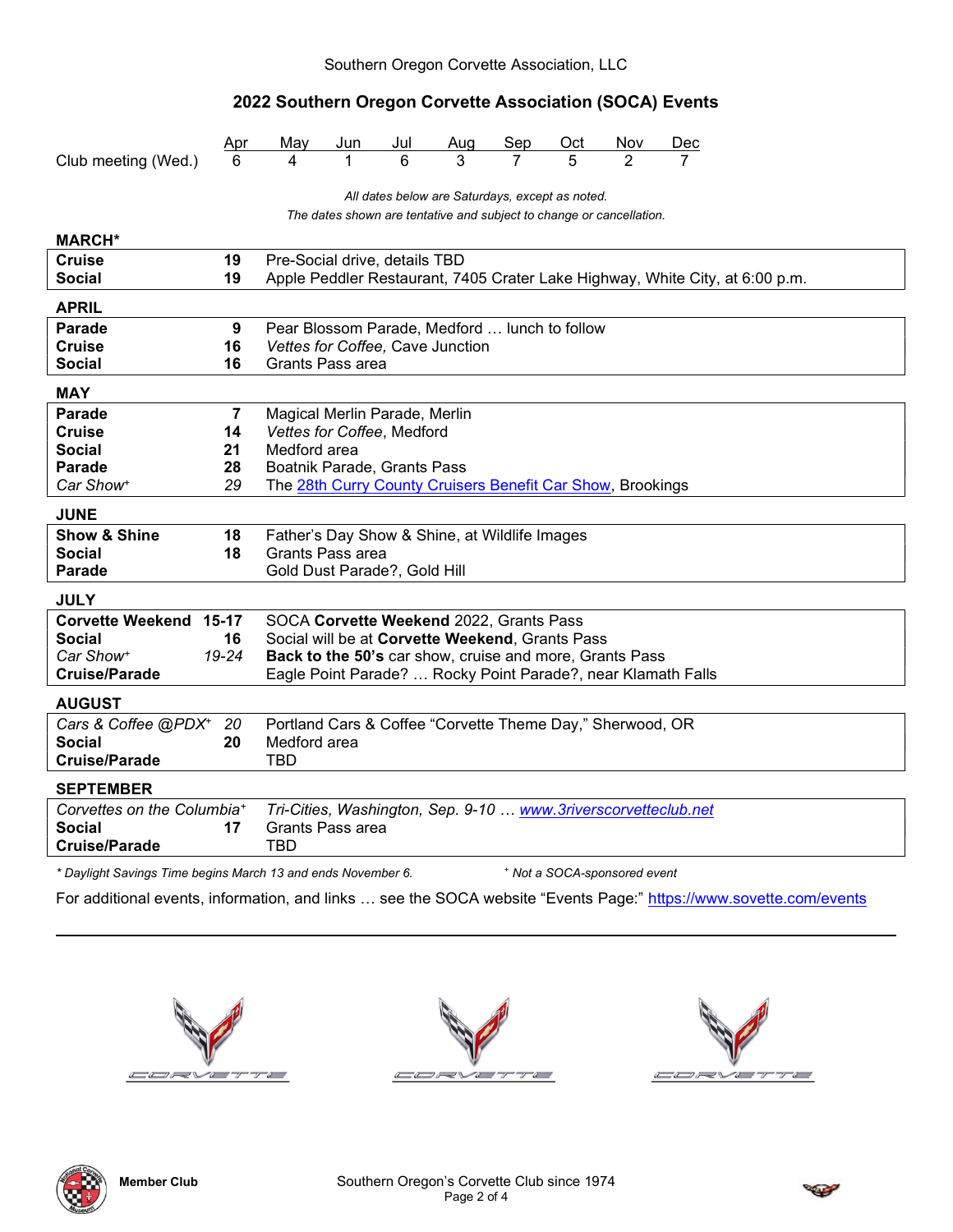Techin & Toolin



# SOCA CRUISE – CARAVAN GUIDELINES

### The Cruise Leader: (The leader of the cruise)

- 1. Maps out the cruise including points of interest, rest stops and eating places. If the cruise is overnight, the leader may book the overnight accommodations.
- 2. Reviews the itinerary at club meetings and conducts a driver meeting before departure.
- 3. Provides an itinerary, a map of the route and/or driving directions and a list of cruise members and their cell phone numbers and specifies the radio frequency.
- 4. Determines who the cruise Tail Gunner will be before departure.
- 5. Leads the cruise. The Cruise Leader will be the lead car in the caravan and ensures that all cars stay together during the trip.
- 6. Will adjust his speed according to various conditions throughout the cruise, e.g., congestion or construction, traffic lights, weather, etc. The Leader should never drag-race out of a parking lot or a traffic light leaving others behind. If the caravan is separated, the Leader should allow all cars to catch up before returning to cruising speed. The Leader may use cruise control, if equipped, to maintain a steady speed and help reduce "rubber banding".
- 7. Will be patient and flexible. Not everything goes as planned so be prepared for changes.
- 8. Communicates and acknowledges regularly with cruise members via 2-way radio or cell phone.

The Cruise Members: (The participants of the caravan)

- 1. Will make sure that their car has a FULL gas tank, tires checked and ready to go.
- 2. Will be at the departure location and ready to go before the set departure time. This is the time the caravan is leaving the departure location – not the staging time. Please be at the departure point about 30 minutes (staging time) before the departure time for the driver's briefing,
- 3. Listen carefully to the Leader's briefing before departure. This is a review of the trip and to inform you of any changes, last minute details, etc. Please do not have side conversations when instructions are being given so that everyone can hear.
- 4. Follow the Cruise Leader and do not pass the lead car.
- 5. Drive at an appropriate speed and keep a safe distance behind the car in front of you and also keep an eye on the car(s) behind you.
- 6. Stay together as much as possible. At traffic lights the leading cars should move out quickly enough for the most cars to get through the traffic lights. Do not proceed if the lights are about to change to red. Stop, don't race through them. If you are stopped at a light, contact the Leader. The Leader will take appropriate action so all cars can regroup with the caravan.
- 7. Do not purposely slow down and speed up (rubber banding) so you can drive faster. This is not considerate of the people behind you and increases the possibility of losing members of the cruise. This also allows outside cars to "join" the caravan.
- 8. Communicate with the Leader and other cruise members when needed. Such as: if you need a rest stop; if the caravan loses members; if you are stopped at a traffic light; if you need to relay another member's message; etc. This keeps the Leader informed of the current condition of the caravan.
- 9. If a caravan car is having mechanical, medical or other problems, it should signal by flashing headlights and communicating the problem via radio or cell phone. If necessary, the car having trouble should pull over at a safe location. The Tail Gunner will stop to assist and inform the Leader.